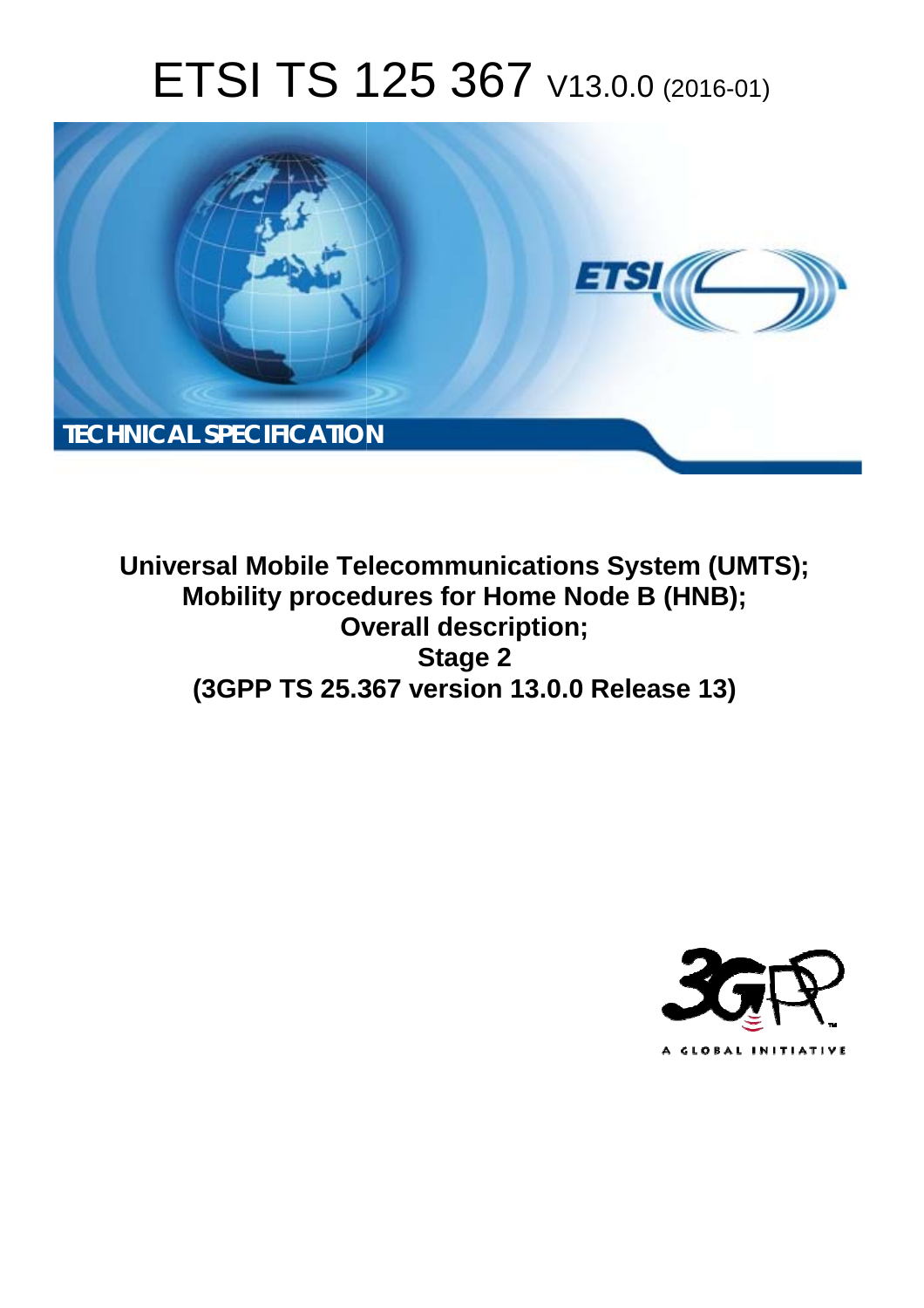Reference RTS/TSGR-0225367vd00

> Keywords UMTS

#### *ETSI*

#### 650 Route des Lucioles F-06921 Sophia Antipolis Cedex - FRANCE

Tel.: +33 4 92 94 42 00 Fax: +33 4 93 65 47 16

Siret N° 348 623 562 00017 - NAF 742 C Association à but non lucratif enregistrée à la Sous-Préfecture de Grasse (06) N° 7803/88

#### *Important notice*

The present document can be downloaded from: <http://www.etsi.org/standards-search>

The present document may be made available in electronic versions and/or in print. The content of any electronic and/or print versions of the present document shall not be modified without the prior written authorization of ETSI. In case of any existing or perceived difference in contents between such versions and/or in print, the only prevailing document is the print of the Portable Document Format (PDF) version kept on a specific network drive within ETSI Secretariat.

Users of the present document should be aware that the document may be subject to revision or change of status. Information on the current status of this and other ETSI documents is available at <http://portal.etsi.org/tb/status/status.asp>

If you find errors in the present document, please send your comment to one of the following services: <https://portal.etsi.org/People/CommiteeSupportStaff.aspx>

#### *Copyright Notification*

No part may be reproduced or utilized in any form or by any means, electronic or mechanical, including photocopying and microfilm except as authorized by written permission of ETSI.

The content of the PDF version shall not be modified without the written authorization of ETSI. The copyright and the foregoing restriction extend to reproduction in all media.

> © European Telecommunications Standards Institute 2016. All rights reserved.

**DECT**TM, **PLUGTESTS**TM, **UMTS**TM and the ETSI logo are Trade Marks of ETSI registered for the benefit of its Members. **3GPP**TM and **LTE**™ are Trade Marks of ETSI registered for the benefit of its Members and of the 3GPP Organizational Partners.

**GSM**® and the GSM logo are Trade Marks registered and owned by the GSM Association.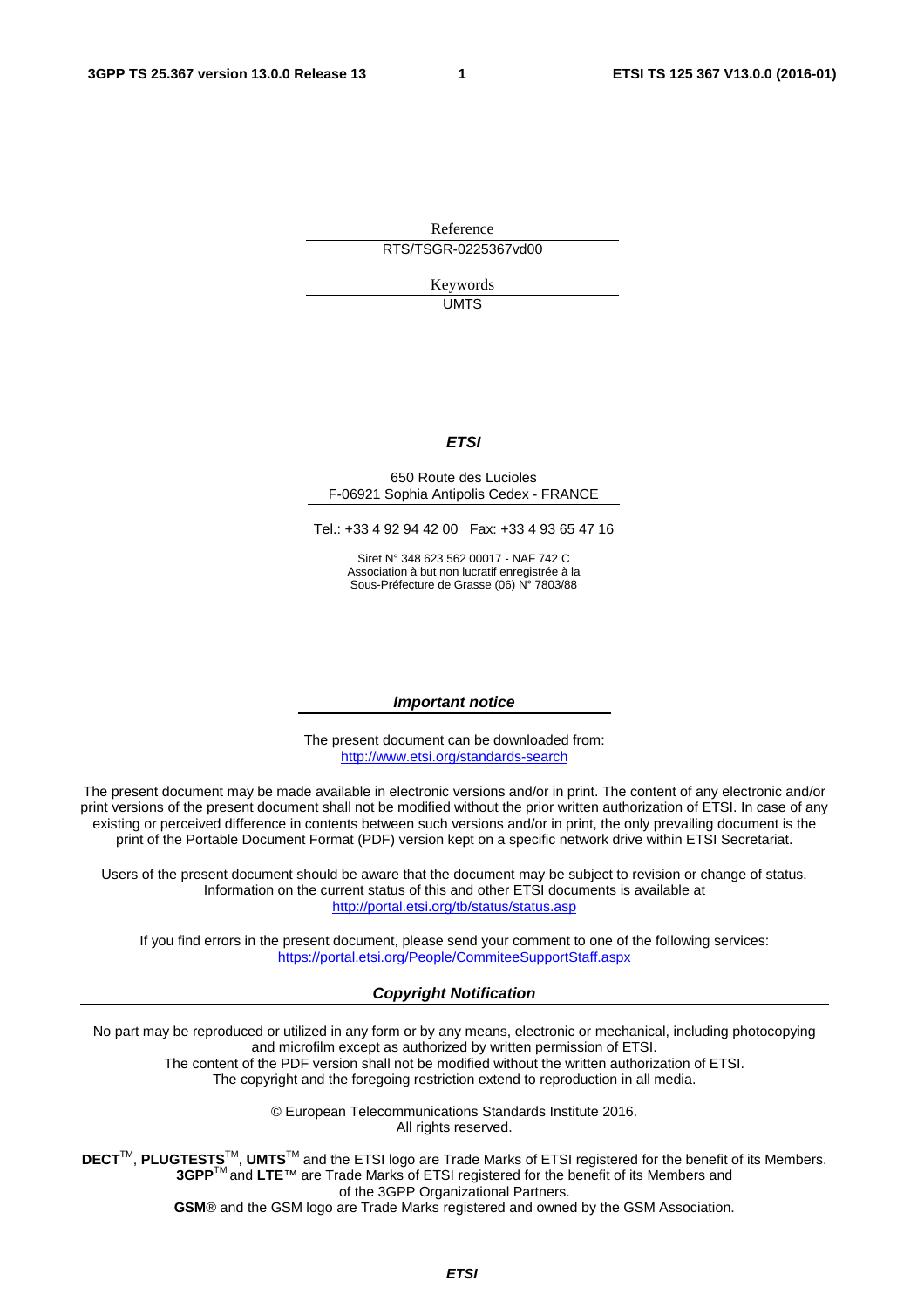### Intellectual Property Rights

IPRs essential or potentially essential to the present document may have been declared to ETSI. The information pertaining to these essential IPRs, if any, is publicly available for **ETSI members and non-members**, and can be found in ETSI SR 000 314: *"Intellectual Property Rights (IPRs); Essential, or potentially Essential, IPRs notified to ETSI in respect of ETSI standards"*, which is available from the ETSI Secretariat. Latest updates are available on the ETSI Web server [\(https://ipr.etsi.org/](https://ipr.etsi.org/)).

Pursuant to the ETSI IPR Policy, no investigation, including IPR searches, has been carried out by ETSI. No guarantee can be given as to the existence of other IPRs not referenced in ETSI SR 000 314 (or the updates on the ETSI Web server) which are, or may be, or may become, essential to the present document.

### Foreword

This Technical Specification (TS) has been produced by ETSI 3rd Generation Partnership Project (3GPP).

The present document may refer to technical specifications or reports using their 3GPP identities, UMTS identities or GSM identities. These should be interpreted as being references to the corresponding ETSI deliverables.

The cross reference between GSM, UMTS, 3GPP and ETSI identities can be found under [http://webapp.etsi.org/key/queryform.asp.](http://webapp.etsi.org/key/queryform.asp)

### Modal verbs terminology

In the present document "**shall**", "**shall not**", "**should**", "**should not**", "**may**", "**need not**", "**will**", "**will not**", "**can**" and "**cannot**" are to be interpreted as described in clause 3.2 of the [ETSI Drafting Rules](http://portal.etsi.org/Help/editHelp!/Howtostart/ETSIDraftingRules.aspx) (Verbal forms for the expression of provisions).

"**must**" and "**must not**" are **NOT** allowed in ETSI deliverables except when used in direct citation.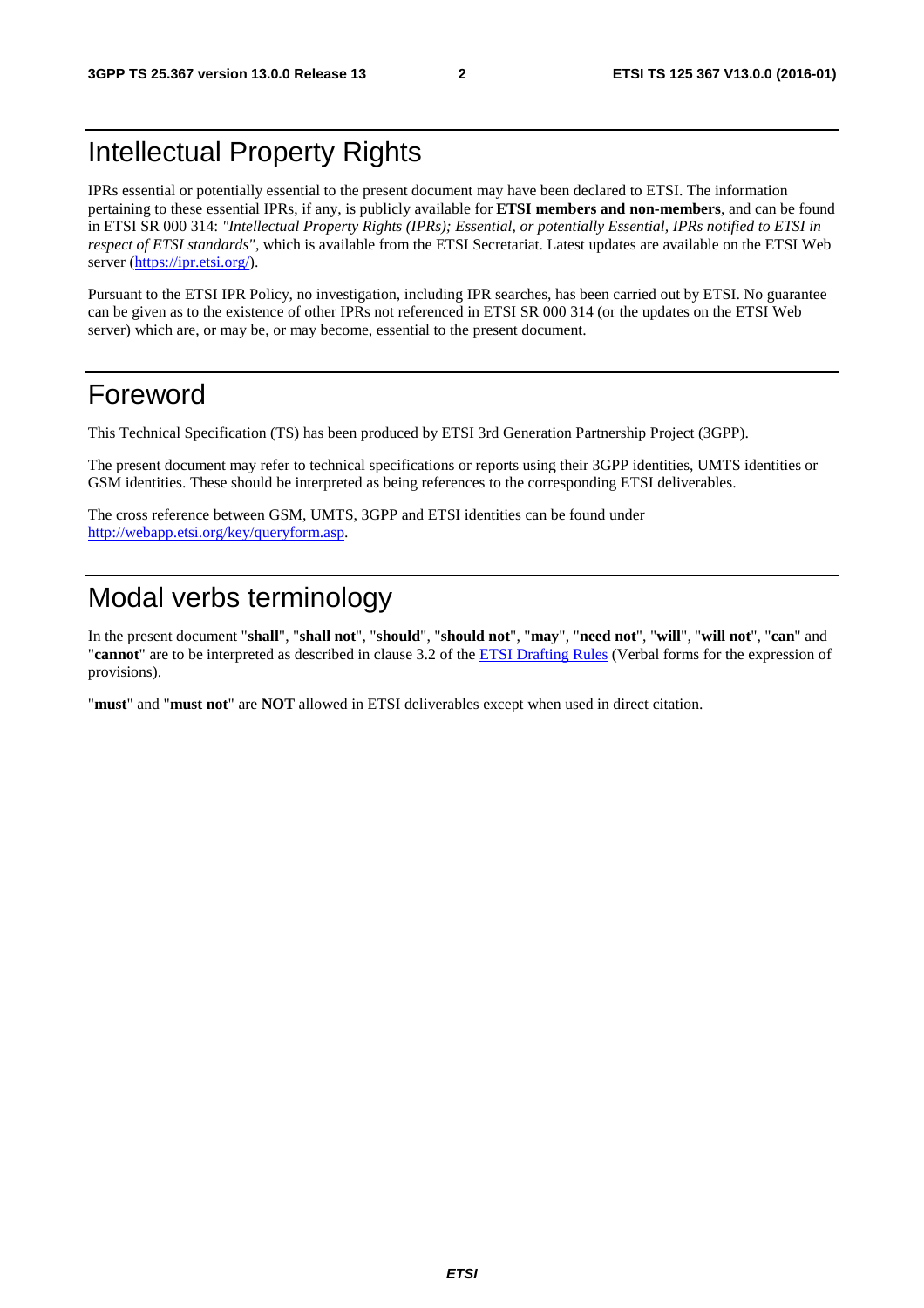$\mathbf{3}$ 

# Contents

| 1              |                               |  |  |  |  |  |
|----------------|-------------------------------|--|--|--|--|--|
| 2              |                               |  |  |  |  |  |
|                |                               |  |  |  |  |  |
| 3<br>3.1       |                               |  |  |  |  |  |
| 3.2            |                               |  |  |  |  |  |
| 4              |                               |  |  |  |  |  |
| 5              |                               |  |  |  |  |  |
| 6              |                               |  |  |  |  |  |
| 6.1            |                               |  |  |  |  |  |
| 7              |                               |  |  |  |  |  |
| 7.1            |                               |  |  |  |  |  |
| 7.2            |                               |  |  |  |  |  |
| 7.2.1          |                               |  |  |  |  |  |
| 7.2.2          |                               |  |  |  |  |  |
| 7.2.3          |                               |  |  |  |  |  |
| 7.3            |                               |  |  |  |  |  |
| 7.3.1          |                               |  |  |  |  |  |
| 7.3.2<br>7.3.3 |                               |  |  |  |  |  |
| 7.4            |                               |  |  |  |  |  |
| 7.5            |                               |  |  |  |  |  |
|                |                               |  |  |  |  |  |
| 8              |                               |  |  |  |  |  |
| 8.1            |                               |  |  |  |  |  |
| 8.1.1<br>8.1.2 |                               |  |  |  |  |  |
| 8.2            |                               |  |  |  |  |  |
| 8.3            |                               |  |  |  |  |  |
|                |                               |  |  |  |  |  |
|                |                               |  |  |  |  |  |
| 9.1            |                               |  |  |  |  |  |
| 9.2            |                               |  |  |  |  |  |
|                | <b>Annex B</b> (informative): |  |  |  |  |  |
|                | <b>Annex C</b> (informative): |  |  |  |  |  |
|                |                               |  |  |  |  |  |
|                |                               |  |  |  |  |  |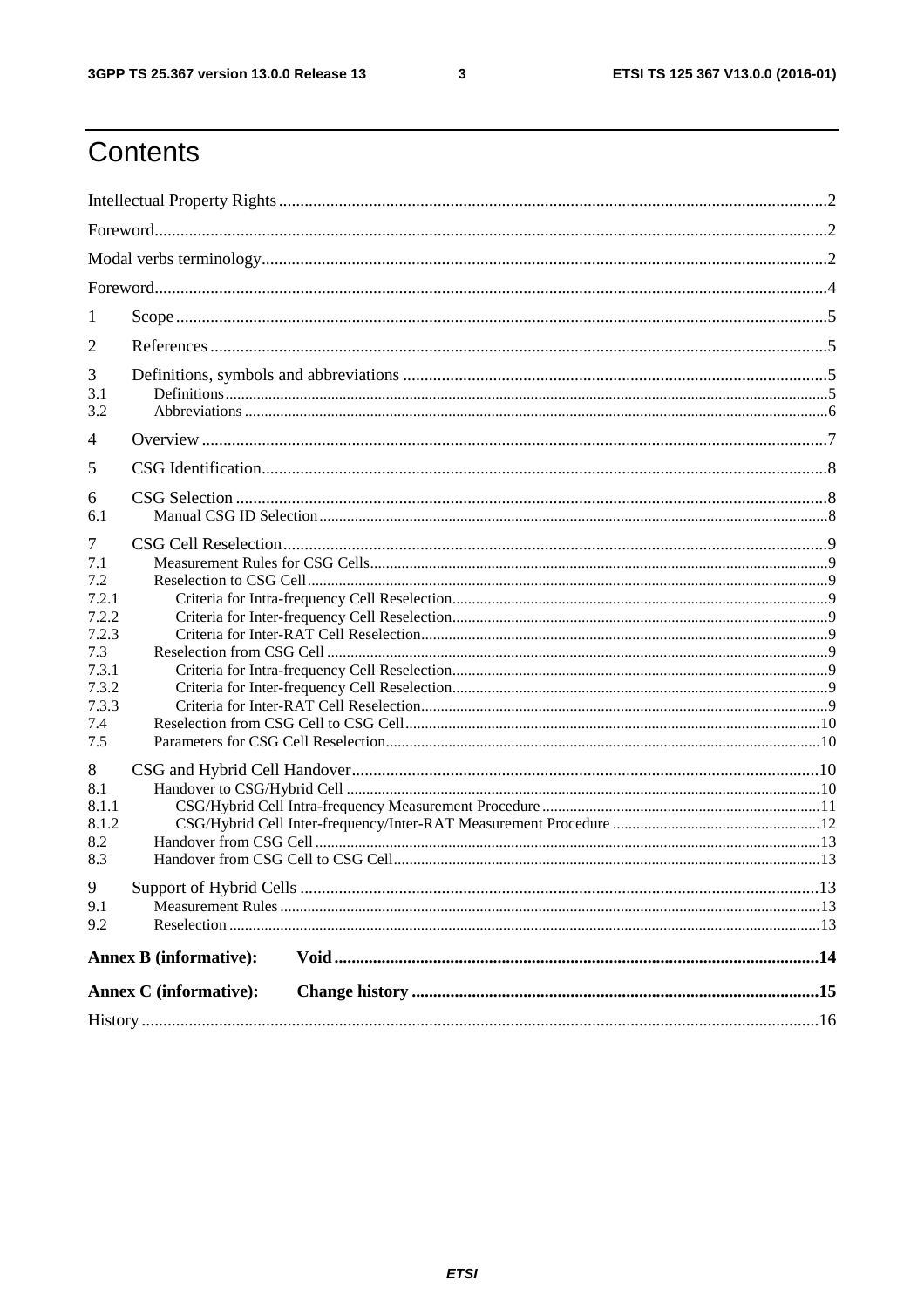### Foreword

This Technical Specification has been produced by the 3<sup>rd</sup> Generation Partnership Project (3GPP).

The contents of the present document are subject to continuing work within the TSG and may change following formal TSG approval. Should the TSG modify the contents of the present document, it will be re-released by the TSG with an identifying change of release date and an increase in version number as follows:

Version x.y.z

where:

- x the first digit:
	- 1 presented to TSG for information;
	- 2 presented to TSG for approval;
	- 3 or greater indicates TSG approved document under change control.
- y the second digit is incremented for all changes of substance, i.e. technical enhancements, corrections, updates, etc.
- z the third digit is incremented when editorial only changes have been incorporated in the document.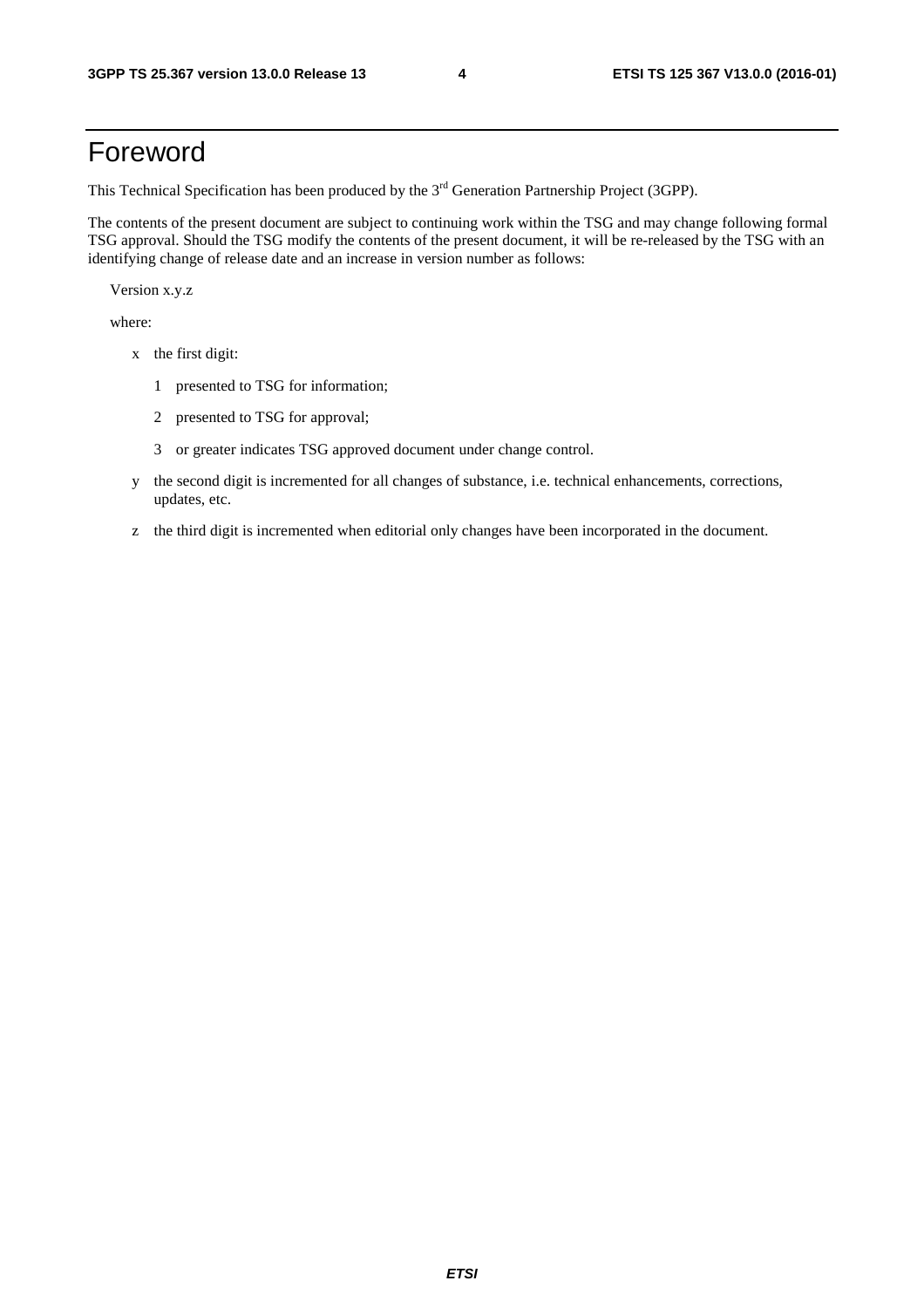### 1 Scope

This document provides a high level description of the mobility procedures applicable to Home NodeB support in the current Release. Where appropriate, the reasons behind the agreements are provided. Throughout this document, unless otherwise stated, the UE is assumed to be a current Release UE that supports the Closed Subscriber Group (CSG) feature, whether it is actually a member of a CSG or not. A UE that does not support the CSG feature is not required to support any of the procedures stated in this document.

### 2 References

The following documents contain provisions which, through reference in this text, constitute provisions of the present document.

- References are either specific (identified by date of publication, edition number, version number, etc.) or non-specific.
- For a specific reference, subsequent revisions do not apply.
- For a non-specific reference, the latest version applies. In the case of a reference to a 3GPP document (including a GSM document), a non-specific reference implicitly refers to the latest version of that document *in the same Release as the present document*.
- [1] 3GPP TR 21.905: "Vocabulary for 3GPP Specifications".
- [2] 3GPP TS 25.304: "UE procedures in idle mode and procedures for cell reselection in connected mode".
- [3] 3GPP TS 25.331: "Radio Resource Control (RRC) protocol specification".
- [4] 3GPP TS 23.011: "Service accessibility".
- [5] 3GPP TS 22.220: "Service Requirements for Home NodeBs and Home eNodeBs".
- [6] 3GPP TS 25.467: "UTRAN architecture for 3G Home Node B (HNB)".
- [7] 3GPP TS 25.214: "Physical layer procedures (FDD)".

### 3 Definitions, symbols and abbreviations

#### 3.1 Definitions

For the purposes of the present document, the following terms and definitions apply.

**Acceptable Cell:** A cell that satisfies certain conditions as specified [2]. A UE can always attempt emergency calls on an acceptable cell.

**CSG whitelist**: A list provided by NAS containing all the CSG Identities of the CSGs to which the subscriber belongs.

NOTE: This list is known as Allowed CSG List in Rel-8 Access Stratum specifications.

**Available PLMN:** A PLMN for which the UE has found at least one cell and read its PLMN identity.

**Barred Cell**: A cell a UE is not allowed to camp on.

**Camped on a cell:** UE has completed the cell selection/reselection process and has chosen a cell. The UE monitors system information and (in most cases) paging information.

**Camped on any cell**: UE is in idle mode and has completed the cell selection/reselection process and has chosen a cell irrespective of PLMN identity.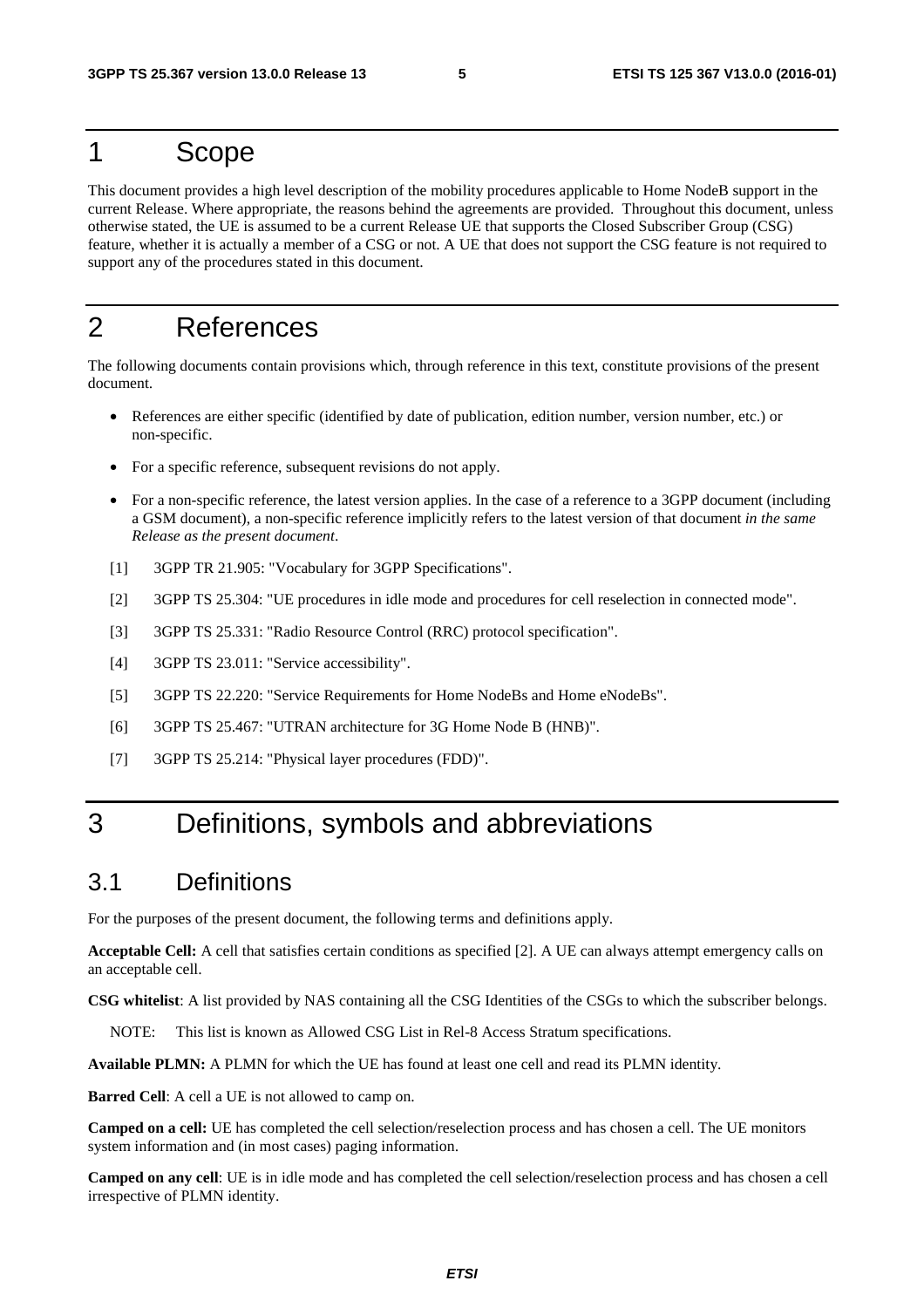**Closed Subscriber Group (CSG)**: A Closed Subscriber Group identifies subscribers of an operator who are permitted to access one or more cells of the PLMN but which have restricted access (CSG cells).

**CSG Cell**: A cell, part of the PLMN, broadcasting a CSG Indicator that is set to TRUE and a specific CSG identity. A CSG cell is accessible by the members of the closed subscriber group for that CSG identity.

**CSG Identity (CSG ID)**: An identifier broadcast by a CSG/Hybrid cell or cells and used by the UE to facilitate access for authorised members of the associated Closed Subscriber Group.

**CSG member cell**: A cell broadcasting the identity of the selected PLMN, registered PLMN or equivalent PLMN and for which the CSG whitelist of the UE includes an entry comprising cell"s CSG ID and the respective PLMN identity.

**DRX cycle:** Individual time interval between monitoring Paging Occasion for a specific UE.

**Equivalent PLMN list:** List of PLMNs considered as equivalent by the UE for cell selection, cell reselection , MBSFN Cluster selection MBSFN Cluster reselection and handover according to the information provided by the NAS.

**Home NodeB (HNB)**: A HNB is a customer-premises equipment that connects a 3GPP UE over UTRAN wireless air interface to a mobile operator"s network using broadband IP backhaul.

**HNB Name**: The Home NodeB Name is a broadcast string in free text format that provides a human readable name for the Home NodeB CSG identity.

**Home PLMN:** A PLMN where the Mobile Country Code (MCC) and Mobile Network Code (MNC) of the PLMN identity are the same as the MCC and MNC of the IMSI.

**Hybrid cell**: A cell broadcasting a CSG identity which is accessible as a CSG cell by UEs which are members of the CSG and as a normal cell by all other UEs.

**Non-CSG Cell**: A cell that is not a CSG cell, e.g. a macro cell.

**Process:** A local action in the UE invoked by a RRC procedure or an Idle Mode procedure.

**Radio Access Mode:** Radio access mode of the cell, FDD or TDD.

**Radio Access Technology:** Type of technology used for radio access, for instance UTRA or GSM.

**Registered PLMN:** This is the PLMN on which certain Location Registration outcomes have occurred.

**Registration Area:** (NAS) registration area is an area in which the UE may roam without a need to perform location registration, which is a NAS procedure.

**Reserved Cell**: A cell on which camping is not allowed, except for particular UEs, if so indicated in the system information.

**Restricted Cell**: A cell on which camping is allowed, but access attempts are disallowed for UEs whose access classes are indicated as barred.

**Selected PLMN:** This is the PLMN that has been selected by the NAS, either manually or automatically.

**Serving cell:** The cell on which the UE is camped.

**Strongest cell:** The cell on a particular carrier that is considered strongest according to the layer 1 cell search procedure [7]. As the details of the layer 1 cell search are implementation dependent, the precise definition of 'strongest cell' is also implementation dependent.

**Suitable Cell:** This is a cell on which an UE may camp.

#### 3.2 Abbreviations

For the purposes of the present document, the abbreviations given in TR 21.905 [1] and the following apply. An abbreviation defined in the present document takes precedence over the definition of the same abbreviation, if any, in TR 21.905 [1].

AS Access Stratum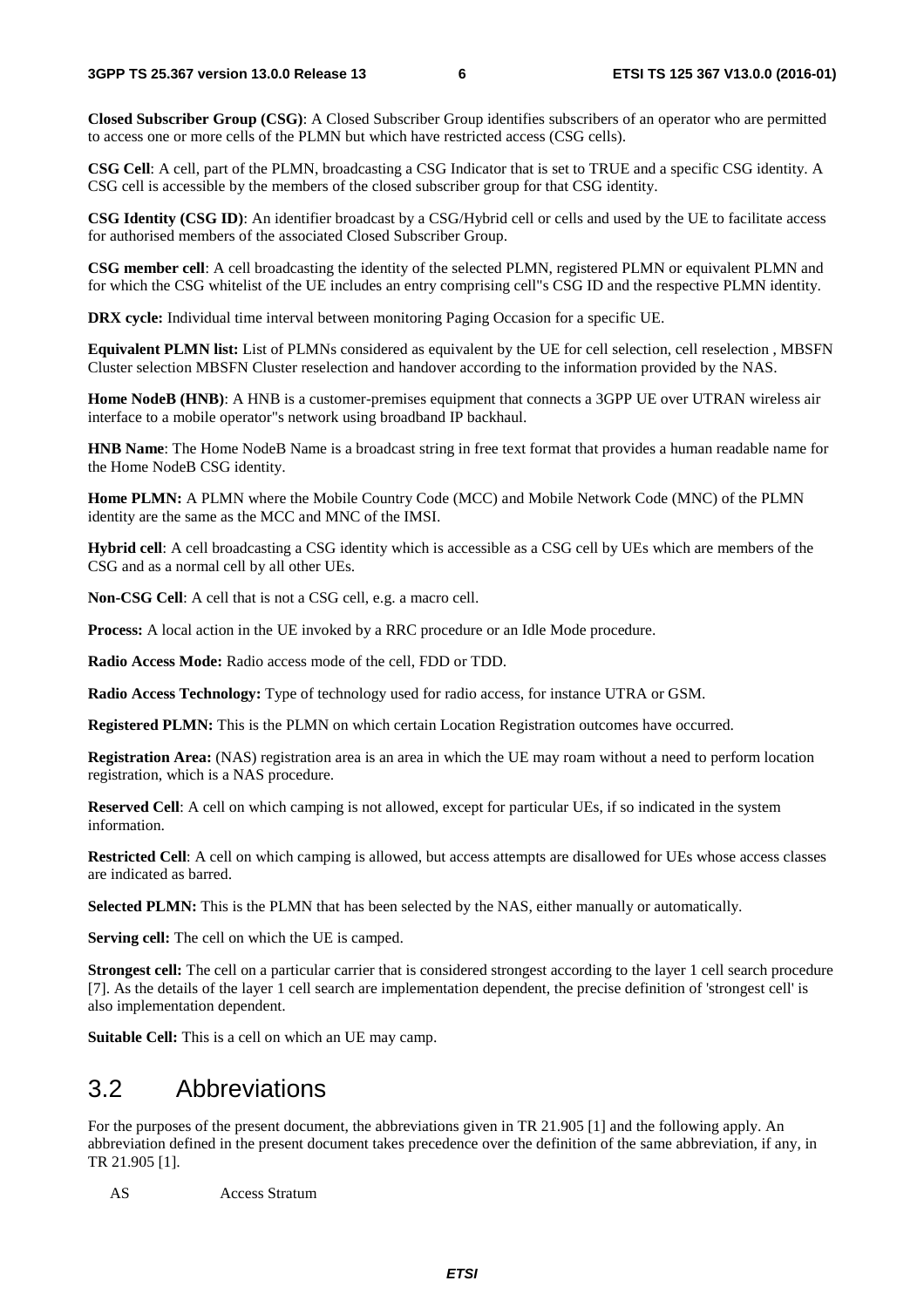| <b>BCCH</b>   | <b>Broadcast Control Channel</b>             |
|---------------|----------------------------------------------|
| <b>CM</b>     | <b>Connection Management</b>                 |
| CN            | Core Network                                 |
| CSG           | Closed Subscriber Group                      |
| <b>DRX</b>    | Discontinuous Reception                      |
| <b>E-UTRA</b> | <b>Evolved UMTS Terrestrial Radio Access</b> |
| <b>FDD</b>    | <b>Frequency Division Duplex</b>             |
| <b>GPRS</b>   | General Packet Radio Service                 |
| <b>GSM</b>    | Global System for Mobile Communications      |
| <b>HCS</b>    | Hierarchical Cell Structure                  |
| <b>HNB</b>    | Home NodeB                                   |
| <b>IMSI</b>   | International Mobile Subscriber Identity     |
| <b>MCC</b>    | Mobile Country Code                          |
| <b>MM</b>     | <b>Mobility Management</b>                   |
| <b>MNC</b>    | Mobile Network Code                          |
| <b>NAS</b>    | Non-Access Stratum                           |
| <b>PCH</b>    | Paging Channel                               |
| PI            | Page Indicator                               |
| <b>PICH</b>   | Page Indication Channel                      |
| <b>PLMN</b>   | <b>Public Land Mobile Network</b>            |
| <b>RAT</b>    | Radio Access Technology                      |
| <b>RRC</b>    | Radio Resource Control                       |
| <b>SAP</b>    | Service Access Point                         |
| <b>TDD</b>    | Time Division Duplex                         |
| TMGI          | Temporary Mobile Group Identity              |
| UE            | <b>User Equipment</b>                        |
| <b>UMTS</b>   | Universal Mobile Telecommunications System   |
| <b>UTRA</b>   | <b>UMTS Terrestrial Radio Access</b>         |
| <b>UTRAN</b>  | <b>UMTS Terrestrial Radio Access Network</b> |

### 4 Overview

A Home NodeB may provide restricted access to only UEs belonging to a Closed Subscriber Group (CSG). One or more of such cells providing restricted access, known as CSG cells, are identified by a unique numeric identifier called CSG Identity. To facilitate access control, a UE with CSG subscription would have an CSG whitelist, which contains one or more CSG Identities associated with the CSG cells on which the UE is allowed access. The UE uses the CSG whitelist along with the CSG Identity and associated PLMN ID broadcast by the CSG Cells in CSG cell selection and reselection.

A HNB can also be operated as a hybrid cell. A hybrid cell is accessed as a CSG cell by a UE whose CSG whitelist contains the cell"s CSG ID and associated PLMN ID and as a normal cell by all other UEs. Members of the CSG are expected to receive preferential access according to [5].

NOTE: Although pre-Rel-9 UEs are able to camp on hybrid cells (which would be regarded as normal cells for access) there is no possibility for these UEs to identify a hybrid cell as a CSG cell even though the cell"s CSG identity and associated PLMN ID are in the UE"s CSG whitelist.

In addition, manual selection of CSG Identity is introduced, which enables the human user to manually select a CSG Identity for UE to camp on.

This document provides high level descriptions and procedures of the mobility features to support CSG deployment in the current Release. The following areas will be covered in the subsequent chapters:

- Identifiers associated with the CSG framework
- Manual selection of CSG Identity
- Measurement rules for CSG Cells
- Cell reselection to a CSG cell, from a CSG cell, and between CSG cells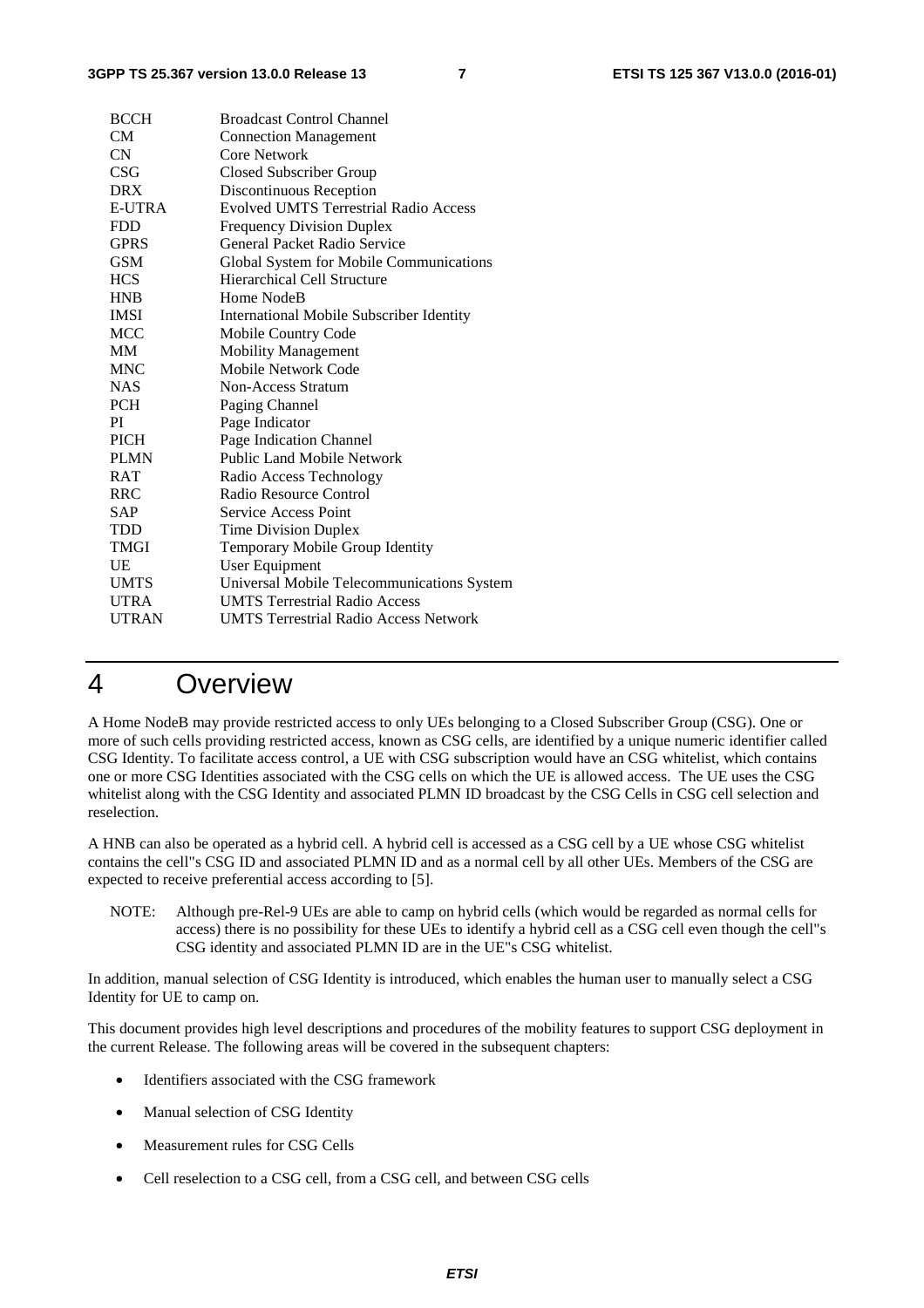- Handover to a CSG cell, from a CSG cell, and between CSG cells, where applicable
- Measurement rules, (re)selection and handover procedures for hybrid cells.

### 5 CSG Identification

One or more Closed Subscriber Group (CSG) cells are identified by a unique numeric identifier called CSG Identity or CSG ID. A UE belonging to a CSG has the corresponding CSG ID and associated PLMN ID in its CSG whitelist. The CSG whitelist is maintained and provided by NAS. The CSG ID is broadcast in system information by the CSG cell or hybrid cell, and used by the UE for cell (re)selection and handover purposes.

A cell may optionally broadcast the CSG Indicator, whose presence and value of TRUE indicates the cell is a CSG cell. The absence of the CSG indicator in a cell which broadcasts a CSG identity indicates that it is a hybrid cell.

A CSG cell or hybrid cell may broadcast the HNB Name, a textual identifier, in system information. The HNB Name can be used to aid the human user in manual selection of a CSG ID.

At the physical layer, a CSG cell is identified by its carrier frequency (UARFCN) and Primary Scrambling Code (PSC). A set of PSCs could be reserved for CSG deployment and this reserved PSC range may be signalled in system information. The PSC of a CSG cell belongs to the reserved PSC range if broadcast.

On the mixed carrier frequency shared by both non-CSG cells (UMTS macro cells) and CSG cells, CSG cells broadcast in system information the PSC range reserved by the network for CSG cells. The non-CSG cells may also broadcast the reserved PSC range. The reserved PSC range is only applicable to the UARFCN within the PLMN where the UE received this information. The UE considers the last received reserved PSC range to be valid within the entire PLMN for the duration of 24 hours. The UE may use the reserved PSC information for CSG cell search and (re)selection purposes, according to UE"s implementation.

NOTE: In shared network scenario, aligned PSC ranges are beneficial in the shared carrier frequency across the involved PLMNs. Furthermore, in deployments where cells broadcast different primary PLMN (with or without multiple PLMN IDs), it is beneficial that CSG and non-CSG cells will broadcast same PSC ranges. Moreover, it is beneficial if a CSG cell, if listed in system information and associated with a PLMN, is associated with the primary PLMN of the serving cell.

Non-CSG cells and CSG cells may broadcast indications of one or more carrier frequencies used for dedicated CSG deployment. This information may be used by a UE to avoid unnecessary measurements on that frequency even when cell measurement rules would require measurements of this carrier frequency. Indications of which carrier frequencies are dedicated to CSG-only deployment may be signalled in system information and are applicable only in the cell where this information is broadcast.

### 6 CSG Selection

#### 6.1 Manual CSG ID Selection

Manual CSG ID selection enables a human user to select a CSG ID. In manual CSG ID selection the UE may scan all frequencies in the supported frequency bands and display a list of found CSG IDs or the corresponding HNB Names if broadcast by the CSG cells or hybrid cells, and indications as to whether the found CSG IDs and associated PLMN IDs are contained in the UE"s CSG whitelist. When the user selects an entry in the list, the UE selects any CSG cell or hybrid cell among the ones with same CSG ID and PLMN ID. The UE may normally camp on the chosen cell if it is a CSG member cell or a hybrid cell.

During manual CSG ID selection a UE is allowed to perform Location Registration procedure on a CSG cell that is not a CSG member cell.

Based on the outcome of a Location Registration procedure initiated on a CSG cell, the UE"s CSG whitelist is updated.

The UE is allowed to *not* support manual CSG ID selection in connected mode.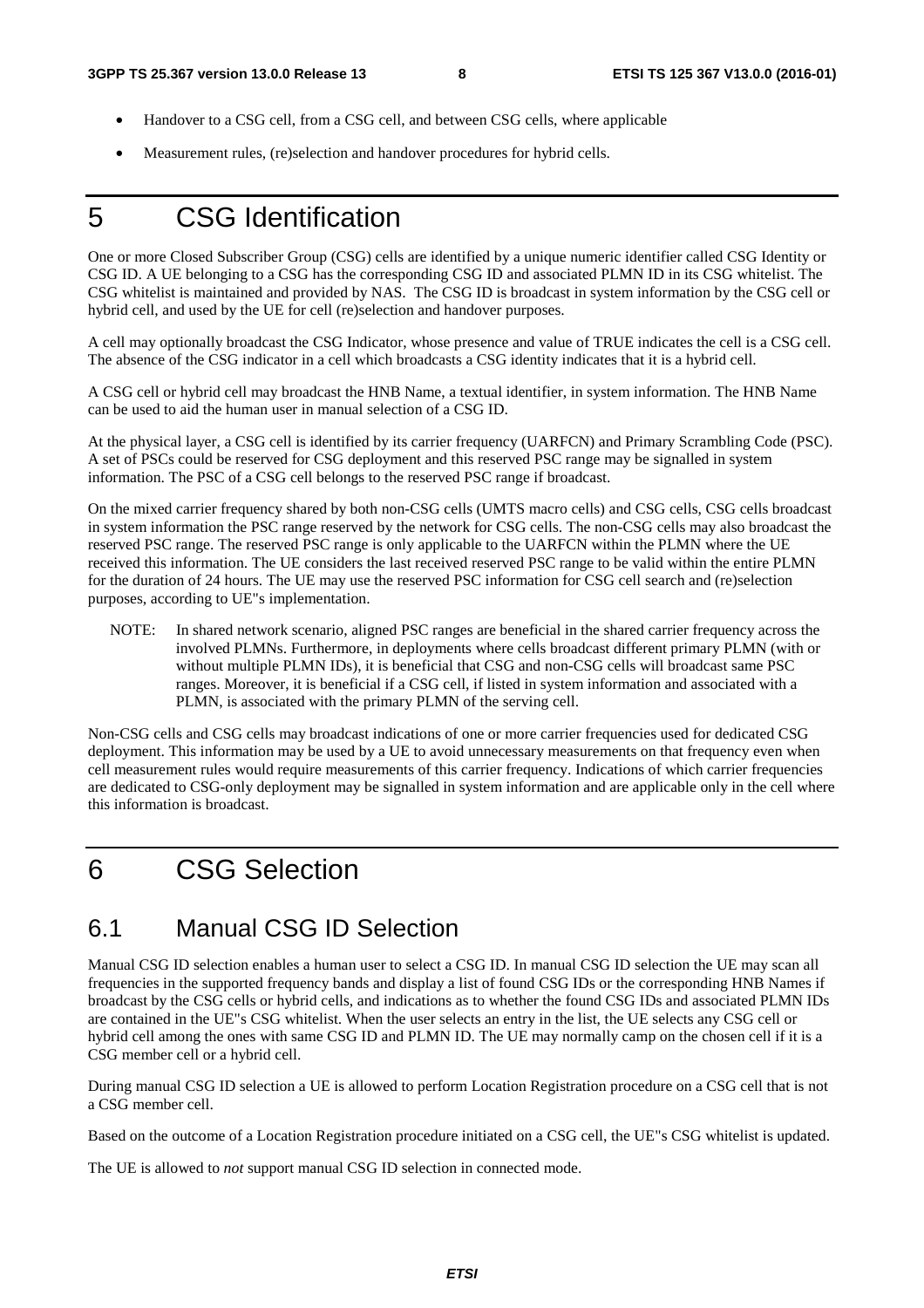### 7 CSG Cell Reselection

#### 7.1 Measurement Rules for CSG Cells

To measure CSG member cell(s), a UE applies an autonomous search function, per UE implementation, regardless of which RAT the UE is camping on. The autonomous search function determines when and where to search for the CSG member cells.

Autonomous search procedure is disabled by the search function if UE"s CSG whitelist does not exist or is empty.

On a mixed carrier, a UE may avoid measurements of any CSG cells that are known by the UE not to be CSG member cells.

A UE may avoid measurements of any CSG cells that are known by the UE not to be CSG member cells on the carrier frequency dedicated to CSG deployment.

### 7.2 Reselection to CSG Cell

The cell reselection criteria described in this section is applicable when the UE is in the following call states: Idle Mode, Cell\_PCH, URA\_PCH and Cell\_FACH states, unless otherwise stated.

Inter-RAT and inter-frequency reselection in CELL\_FACH state only needs to be performed when second DRX is used.

#### 7.2.1 Criteria for Intra-frequency Cell Reselection

For intra-frequency reselection from a non-CSG cell to a CSG member cell, the UE follows the same cell ranking rules as those defined for the UTRA case in [2]. The UE may ignore not allowed CSG cells in the ranking. The UE applies reselection parameters broadcast by the serving cell. A UE may normally camp on a CSG member cell.

#### 7.2.2 Criteria for Inter-frequency Cell Reselection

For inter-frequency cell reselection, the UE considers the frequency where its CSG member cell is on to have the highest priority value, irrespective of network configured frequency priorities, as long as the CSG member cell remains best ranked on that frequency.

#### 7.2.3 Criteria for Inter-RAT Cell Reselection

Inter-RAT reselection to a CSG member cell is supported when the UE is camped on another RAT. The UE requirements are defined in the specifications of the concerned RAT.

#### 7.3 Reselection from CSG Cell

#### 7.3.1 Criteria for Intra-frequency Cell Reselection

For intra-frequency reselection from a CSG member cell to a non-CSG cell, the UE follows the same cell ranking rules as those defined for the UTRA case defined in [2].

#### 7.3.2 Criteria for Inter-frequency Cell Reselection

For inter-frequency reselection from a CSG member cell to a non-CSG cell, the UE follows the same cell ranking rules as those defined for the UTRA case defined in [2].

#### 7.3.3 Criteria for Inter-RAT Cell Reselection

For reselection from a CSG cell to a GSM or E-UTRA cell, the UE follows the respective procedures defined in [2].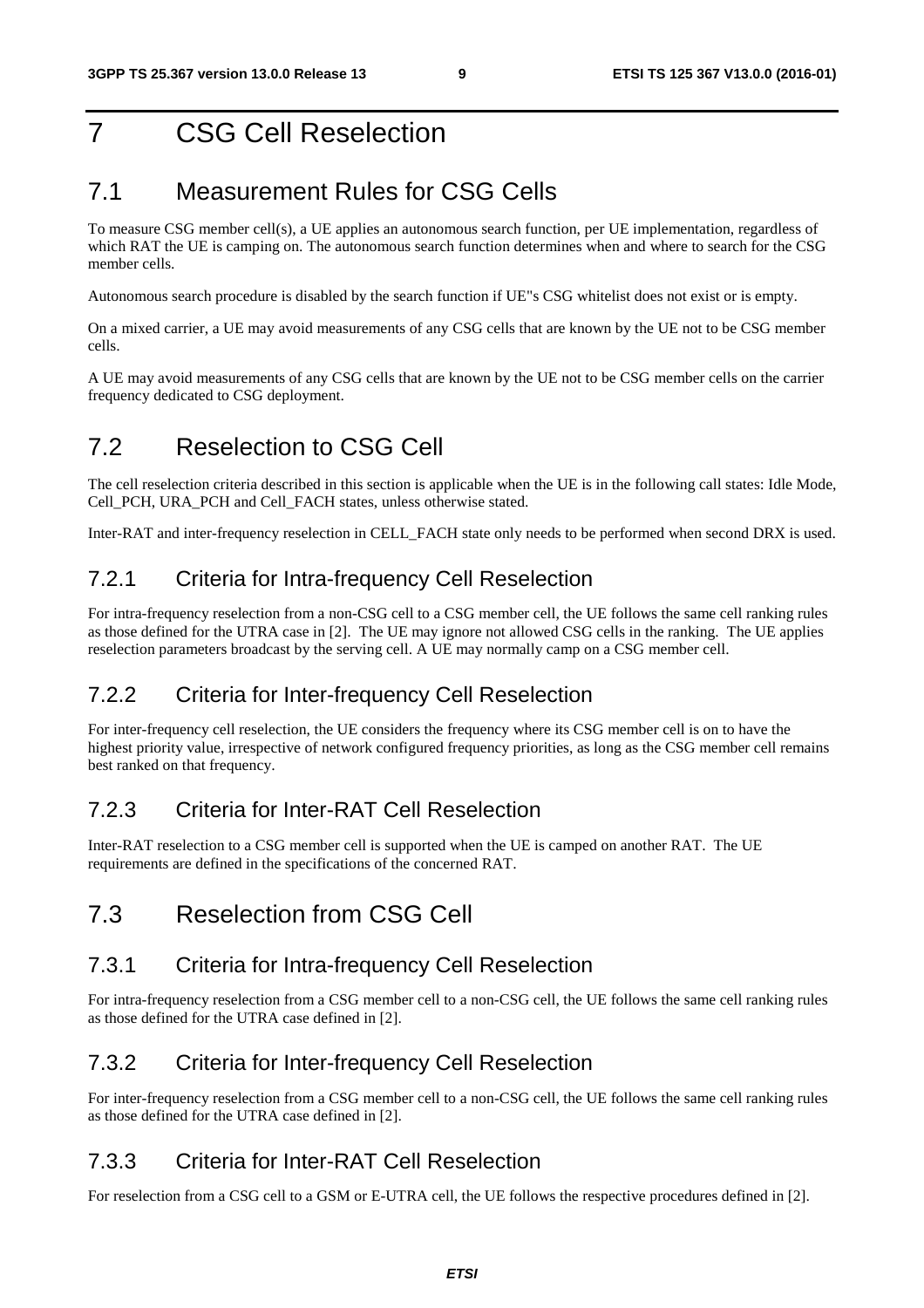### 7.4 Reselection from CSG Cell to CSG Cell

For reselection between CSG member cells, the UE follows the same cell ranking rules as those defined for the UTRA case in [2].

### 7.5 Parameters for CSG Cell Reselection

No new parameters are defined for CSG cell ranking. The same cell reselection parameters defined for the UTRA case in [2] are used for CSG cell ranking purposes, if configured. The operator may configure the cell reselection parameters, such as Qoffset and Qhyst, to bias the reselection of CSG cells.

# 8 CSG and Hybrid Cell Handover

### 8.1 Handover to CSG/Hybrid Cell

Handover to a HNB/HeNB follows the framework as specified in [3], [6]. Handover to a HNB/HeNB is different from the normal handover procedure in four aspects:

- 1. **Proximity Estimation**: in case the UE is able to determine, based on UE implementation, that it is near a CSG member cell, the UE may provide to the SRNC an indication of proximity. The CSG proximity indication may be used as follows:
	- a. If a measurement configuration is not present for the concerned frequency/RAT, the SRNC may configure the UE to perform measurements and reporting for the concerned frequency/RAT.
	- b. The SRNC may determine whether to perform other actions related to handover to HNB/HeNBs based on having received a proximity indication (for example, the SRNC may not configure compressed mode gaps for the UE to detect the HNB/HeNB on a different frequency/RAT unless it has received a proximity indication).
- 2. **PSC/PCI Confusion**: due to the typical cell size of HNB/HeNBs being much smaller than macro cells, there can be multiple HNBs/HeNBs within the coverage of the SRNC that have the same PSC/PCI. This leads to a condition referred to as PSC/PCI confusion, wherein the SRNC is unable to determine the correct target cell for handover from the PSC/PCI included in the measurement reports from the UE. PSC/PCI confusion is solved by the UE reporting the cell identity of the target HNB/HeNB.
- 3. **Access Control**: If the target cell is a hybrid cell, prioritization of allocated resources may be performed based on the UE's membership status. Access control is done by a two step process, where first the UE reports whether the target cell is a CSG member cell based on the UE"s CSG whitelist, and then the network verifies the reported status.
- 4. **PLMN Report**: If the target cell is a shared CSG/hybrid cell, the UE reports the subset of the broadcasted PLMN identities that fulfil the CSG member cell definition.

Mobility from SRNC to a CSG/hybrid cell from network perspective is described in [6]. The following two sections describe the radio aspects. The SRNC in the call flows of these sections can be an RNC or a HNB.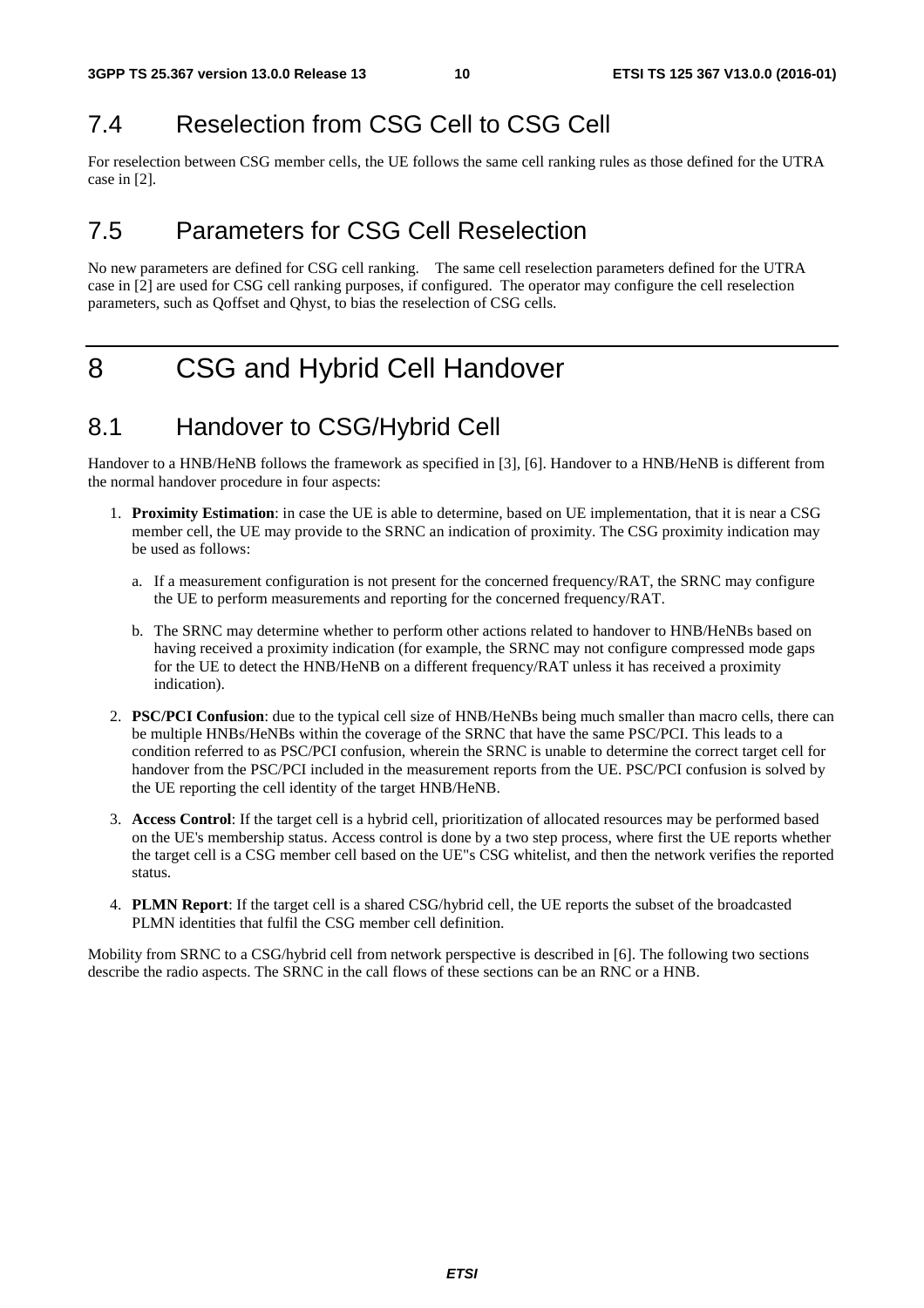#### 8.1.1 CSG/Hybrid Cell Intra-frequency Measurement Procedure



**Figure 8.1.1-1: Intra-frequency Measurement Procedure of CSG and Hybrid cells** 

- 1) The SRNC configures the UE with a measurement having "CSG Proximity detection" as measurement type.
- 2) The UE sends an "entering" CSG proximity indication when it determines it may be near a CSG member cell (based on UE implementation).
- 3) If a measurement configuration for CSG/hybrid cells is not present, the SRNC configures the UE with relevant measurement configuration which includes the PSCs that the UE must measure and the PSCs for which SI acquisition should be performed. The network may use the CSG proximity indication for intra-frequency case to minimize the time during which measurements for CSG/hybrid cells are configured.
- 4) The UE sends a measurement report including the measured PSC, Cell Identity, CSG ID and CSG membership indication of the target HNB to the SRNC (e.g., due to a triggered intra-frequency event 1d). The UE can acquire MIB and SIB3/SIB4 of intra-frequency target HNB cells in parallel with reception of the serving cell transmissions in CELL\_DCH. No measurement gaps are required for reading MIB and SIB3/SIB4. If the target cell is a shared CSG/hybrid cell, the UE reports the subset of the broadcasted PLMN identities that fulfil the CSG member cell definition.
- 5) SRNC can then proceeds with the handover processing as described in [6].

After sending an "entering" CSG proximity indication (step 2), if the UE determines that it is no longer near any CSG member cell (on the reported proximate RAT and frequency), the UE sends a 'leaving' CSG proximity indication to the SRNC. Upon reception of this indication, the SRNC may reconfigure the UE to stop measurements configured.

The PSC confusion is resolved by steps 3 and 4. The SRNC can request SI acquisition and reporting for any PSC, not limited to PSCs of CSG or hybrid cells.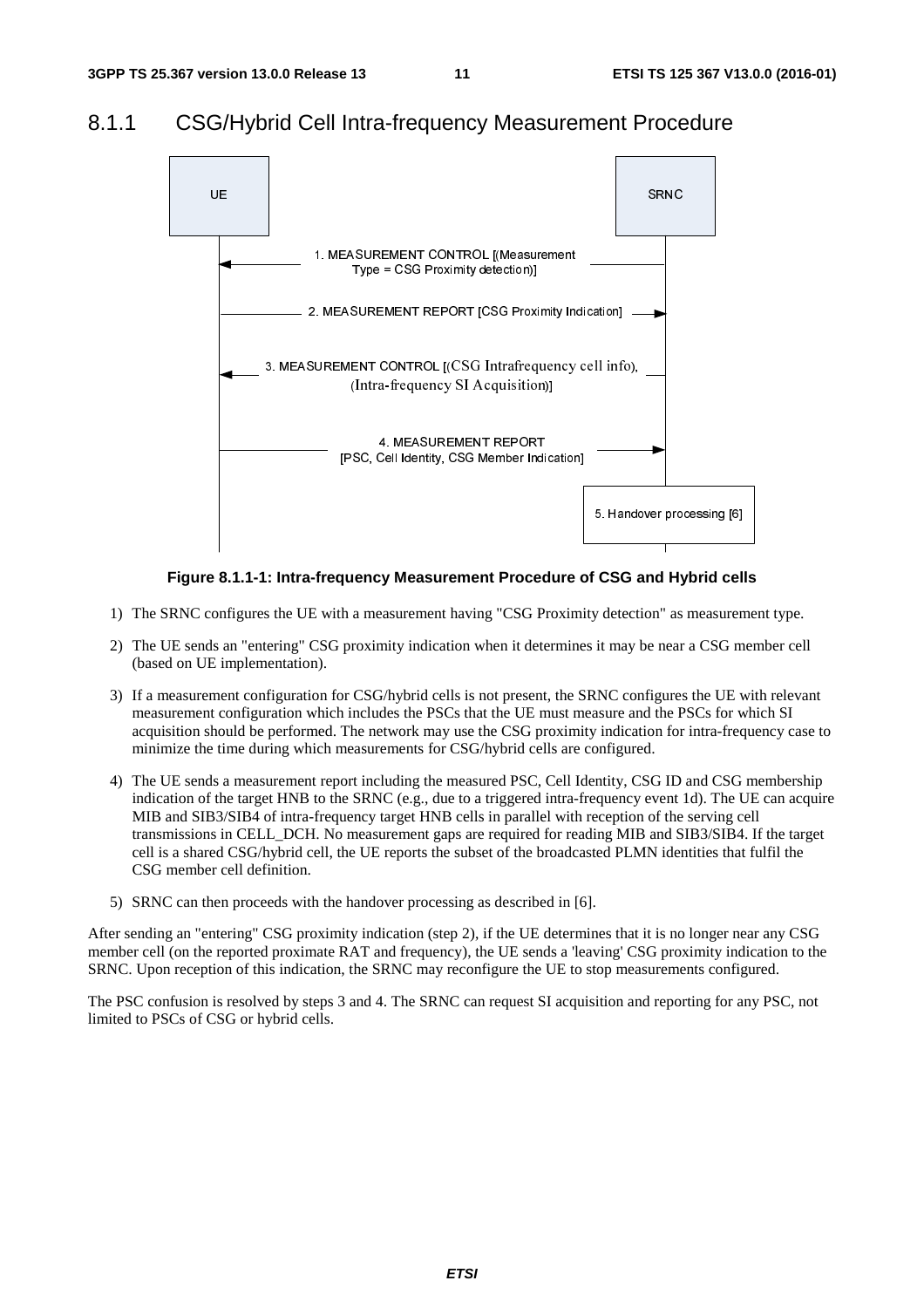#### 8.1.2 CSG/Hybrid Cell Inter-frequency/Inter-RAT Measurement Procedure



**Figure 8.1.2-1: Inter-frequency Measurement Procedure of CSG and Hybrid cells.** 

- 1) The SRNC configures the UE with a measurement having "CSG Proximity detection" as measurement type.
- 2) The UE sends an "entering" CSG proximity indication when it determines it may be near a CSG member cell (based on UE implementation). The CSG proximity indication includes the RAT and frequency of the cell.
- 3) The SRNC configures a measurement on the concerned frequency/RAT to measure CSG/hybrid cells. Compressed mode gaps, if required by the UE, are also activated to allow UE to perform measurements on the reported RAT and frequency. The network may also use the proximity indication to minimize the requesting of handover preparation information of CSG/hybrid cells by avoiding requesting such information when the UE is not in the geographical area where its CSG member cells are located.
- 4) The UE sends a measurement report including the measured PSCs/PCIs.
- 5) The SRNC configures the UE to perform SI acquisition and reporting of a particular PSC/PCI.
- 6) The UE performs SI acquisition using autonomous gaps, i.e., the UE may suspend reception and transmission with the SRNC to acquire the relevant system information from the target HNB/HeNB.
- 7) The UE sends a measurement report including Cell Identity, CSG ID and CSG membership indication. If the target cell is a shared CSG/hybrid cell, the UE reports the subset of the broadcasted PLMN identities that fulfil the CSG member cell definition.
- 8) SRNC can then proceed with the handover processing. The handover processing for inter-frequency handover to a CSG/Hybrid cell is described in [6].
- NOTE: The above steps also apply to inter-RAT mobility from UMTS cell to HeNB.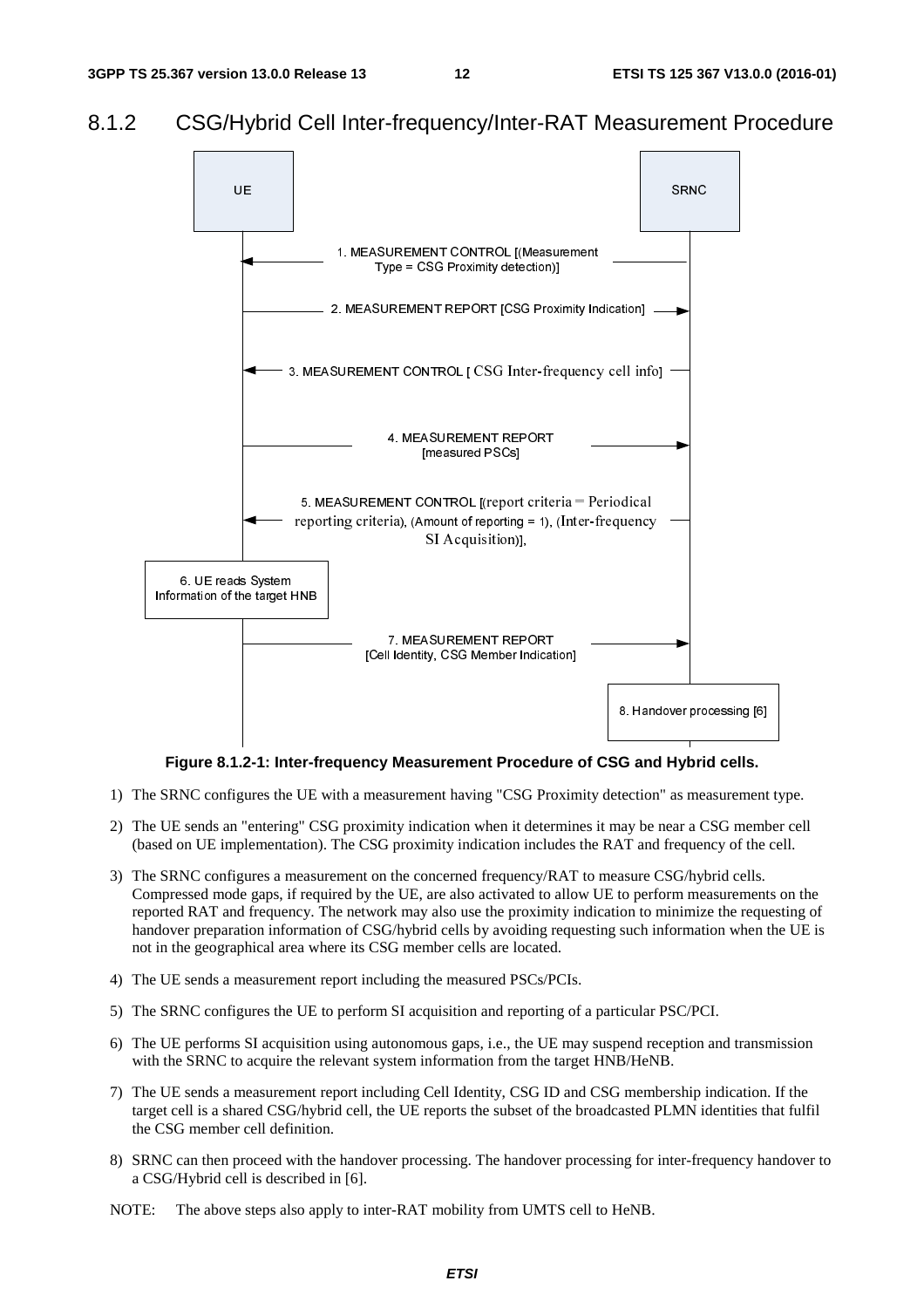After sending an "entering" CSG proximity indication (step 2), if the UE determines that it is no longer near any CSG member cell (on the reported proximate RAT and frequency), the UE sends a "leaving" CSG proximity indication to the SRNC. Upon reception of this indication, the SRNC may reconfigure the UE to stop measurements on the reported RAT and frequency.

In the above procedure, step 2 may not be performed in case the UE has not previously visited the HNB, e.g., when the UE first visits a CSG/hybrid cell.

The PSC/PCI confusion is resolved by steps 5, 6 and 7. The SRNC can request SI acquisition and reporting for any PSC/PCI, not limited to PSCs/PCIs of CSG or hybrid cells.

#### 8.2 Handover from CSG Cell

In Cell\_DCH state, the handover procedure from a CSG member cell to a non-CSG cell is expected to be the same as the procedure specified in [3].

### 8.3 Handover from CSG Cell to CSG Cell

In Cell\_DCH state, handover between CSG member cells with the same CSG ID is expected to be the same as the procedure specified in Section 8.1.

In Cell\_DCH state, handover between CSG member cells with different CSG IDs is expected to be the same as the procedure specified in Section 8.1.

### 9 Support of Hybrid Cells

#### 9.1 Measurement Rules

To measure for hybrid cells with a CSG Identity and its associated PLMN ID belonging to an entry in the UE"s CSG whitelist, measurement rules of Chapter 7.1 apply. Otherwise, normal measurement rules apply.

NOTE: The autonomous search for hybrid cells does not imply that UE need to constantly check the CSG ID of all cells it sees.

#### 9.2 Reselection

In case the UE has CSG ID and its associated PLMN ID of the hybrid cell in its CSG whitelist, cell reselection procedures will be the same as for a CSG cell as described in Chapter 7.2.

For all other UEs, cell reselection procedures will utilise normal cell reselection rules.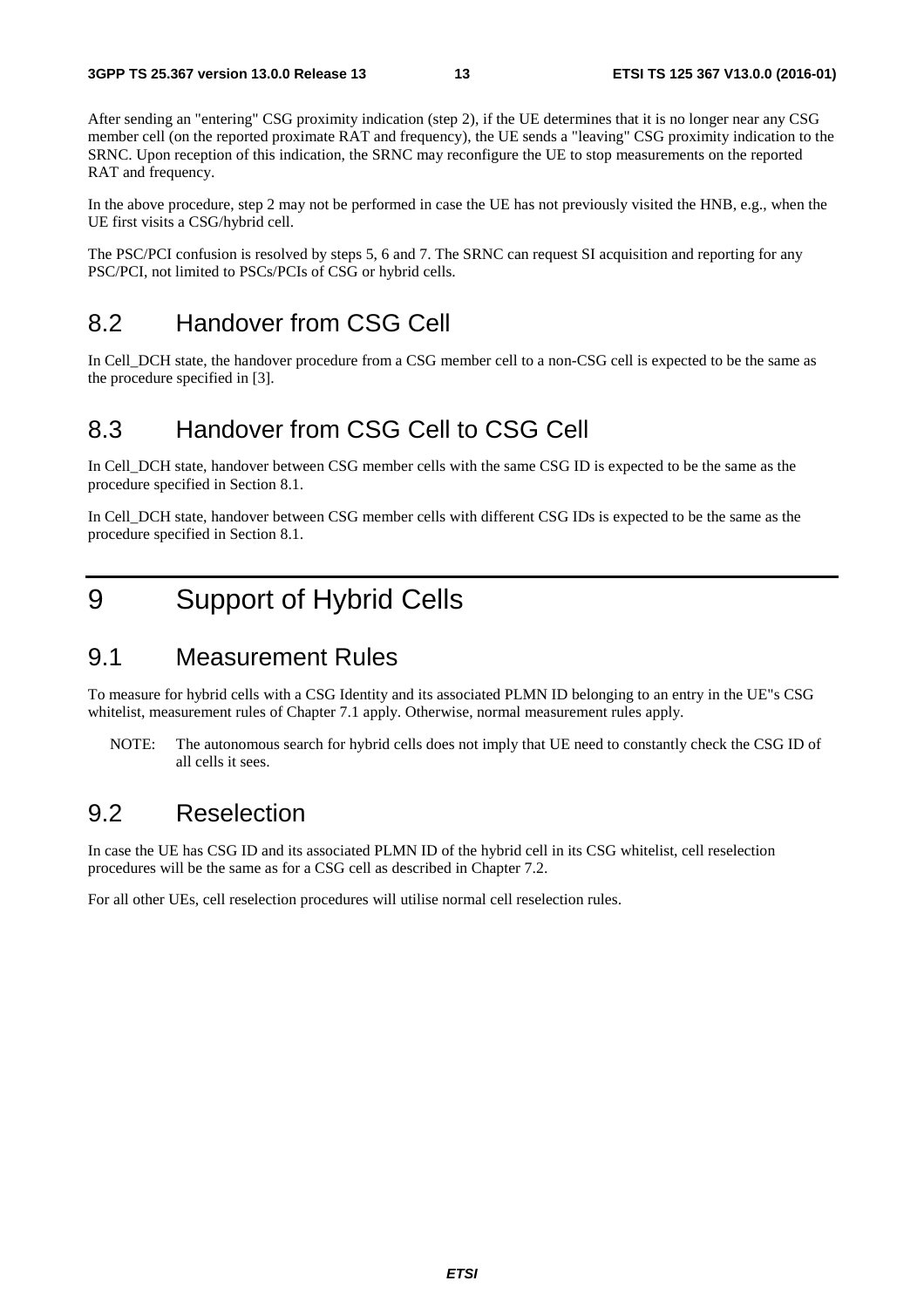Annex B (informative): Void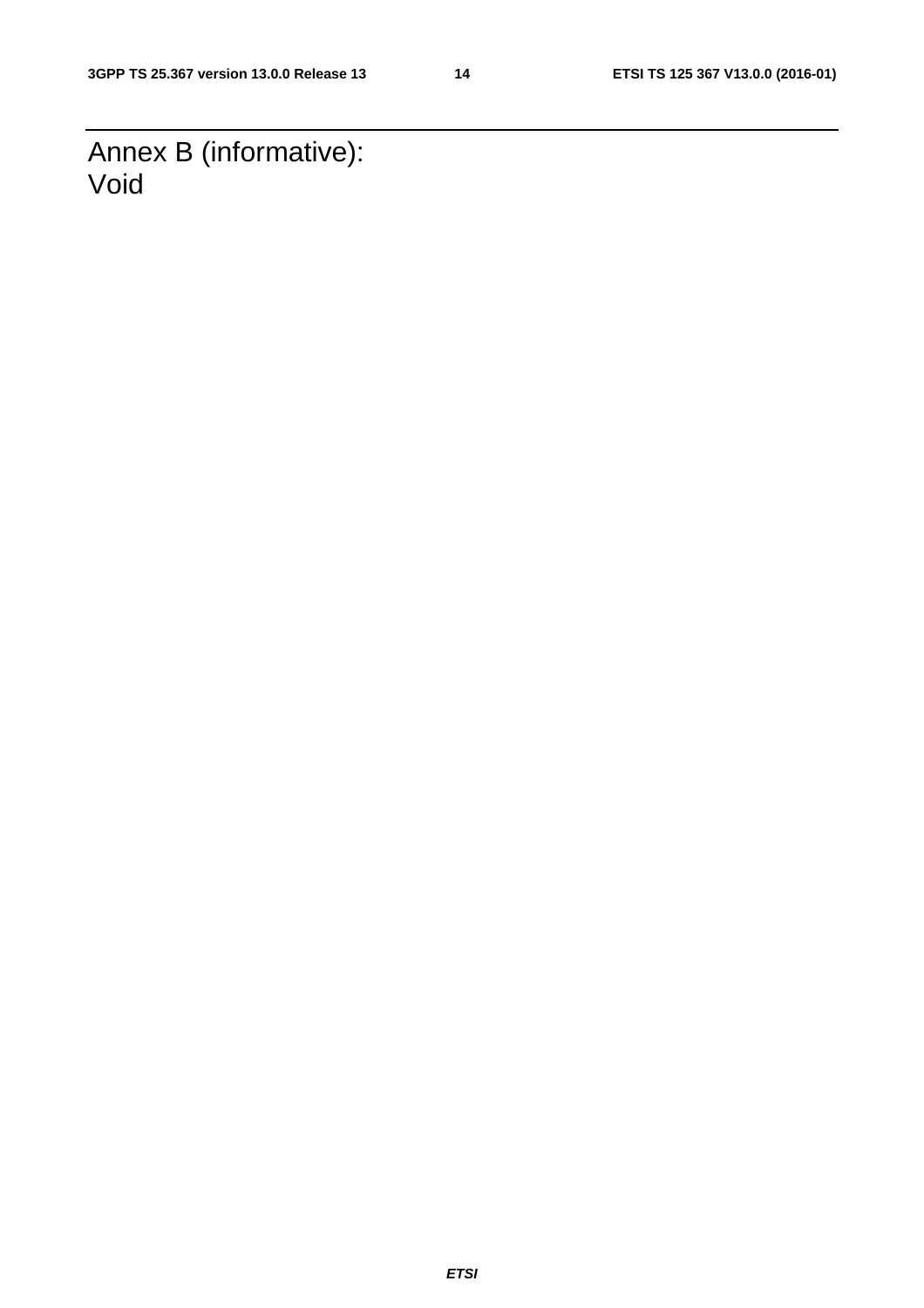# Annex C (informative): Change history

| <b>Change history</b> |                |                 |           |             |                                                                     |         |               |  |
|-----------------------|----------------|-----------------|-----------|-------------|---------------------------------------------------------------------|---------|---------------|--|
| Date                  | TSG#           | <b>TSG Doc.</b> | <b>CR</b> | Re          | <b>Subject/Comment</b>                                              | Old     | <b>New</b>    |  |
|                       |                |                 |           | $\mathbf v$ |                                                                     |         |               |  |
| 2008-11-17 RAN2#64    |                |                 |           |             | Proposal for 25.367 TS structure and Text Proposals                 |         | 0.0.0         |  |
| 2008-11-20            | <b>RAN2#64</b> |                 |           |             | Revision based on discussion for email agreement.                   |         | 0.0.1         |  |
| 2008-11-21            | <b>RAN2#64</b> |                 |           |             | Final text proposals for email agreement.                           |         | 0.0.2         |  |
| 2008-11-25 RAN2#64    |                |                 |           |             | Revision based on email agreement.                                  |         | 1.0.0         |  |
| 2008-12               | <b>RP-42</b>   | RP-080873       |           |             | v1.0.0 was approved at RAN #42 as v8.0.0 and put under CR           | 1.0.0   | 8.0.0         |  |
|                       |                |                 |           |             | control                                                             |         |               |  |
| 2009-03               | <b>RP-43</b>   | RP-090135       | 0001      | 1           | Corrections to manual CSG search                                    | 8.0.0   | 8.1.0         |  |
|                       | <b>RP-43</b>   | RP-090135       | 0002      | 1           | Allignement to latest stage 3 agreements                            | 8.0.0   | 8.1.0         |  |
| 2009-06               | <b>RP-44</b>   | RP-090524       | 0003      |             | Idle mode requirements to support hybrid cells for HNB              | 8.1.0   | 9.0.0         |  |
| 2009-09               | <b>RP-45</b>   | RP-090930       | 0005      | 4           | CR capturing HNB inbound mobility agreements                        | 9.0.0   | 9.1.0         |  |
|                       | RP-45          | RP-090911       | 0008      |             | Correction to manual CSG ID selection 25.367CR(R9)                  | 9.0.0   | 9.1.0         |  |
| 2009-12               | <b>RP-46</b>   | RP-091343       | 0010      | 1           | CR on Add Hybrid cell into the manual CSG ID selection in<br>25.367 | 9.1.0   | 9.2.0         |  |
|                       | <b>RP-46</b>   | RP-091343       | 0011      | 2           | Draft CR capturing HNB inbound mobility agreements                  | 9.1.0   | 9.2.0         |  |
|                       | <b>RP-46</b>   | RP-091343       | 0012      |             | Removal of description related to small repetition of SIB3/4        | 9.1.0   | 9.2.0         |  |
|                       | <b>RP-46</b>   | RP-091343       | 0014      |             | Renaming Allowed CSG List (25.367 Rel-9)                            | 9.1.0   | 9.2.0         |  |
|                       | <b>RP-46</b>   | RP-091330       | 0015      |             | Correction to definition of CSG cell.                               | 9.1.0   | 9.2.0         |  |
| 2010-03               | <b>RP-47</b>   | RP-100306       | 0017      |             | CR capturing HNB inbound mobility agreements                        | 9.2.0   | 9.3.0         |  |
| 2010-06               | <b>RP-48</b>   | RP-100551       | 0018      |             | Some corrections to 25.367                                          | 9.3.0   | 9.4.0         |  |
| 2010-12               | <b>RP-50</b>   | RP-101206       | 0019      |             | Correction to the limitation of SI acquisition                      | 9.4.0   | 9.5.0         |  |
| 2011-03               | <b>RP-51</b>   |                 |           |             | Upgrade to the Release 10 - no technical change                     | 9.5.0   | 10.0.0        |  |
| 2012-06               | RP-56          | RP-120880       | 0026      |             | PSC range note on RAN sharing                                       | 10.0.01 | 11.0.0        |  |
| 2013-03               | <b>RP-59</b>   | RP-130247       | 0028      | 1           | Corrections on mobility to CSG and hybrid cells for UMTS            |         | 11.0.0 11.1.0 |  |
| 2013-12               | RP-62          | RP-131998       | 0030      | 1           | Introduction of inbound mobility to shared CSG/hybrid cell          | 11.1.0  | 12.0.0        |  |
|                       | RP-62          | RP-131998       | 0031      |             | Introduction of CSG CELL_FACH mobility                              | 11.1.0  | 12.0.0        |  |
| 2015-12               | <b>RP-70</b>   |                 |           |             | Upgrade to the Release 13 - no technical change                     | 12.0.0  | 13.0.0        |  |